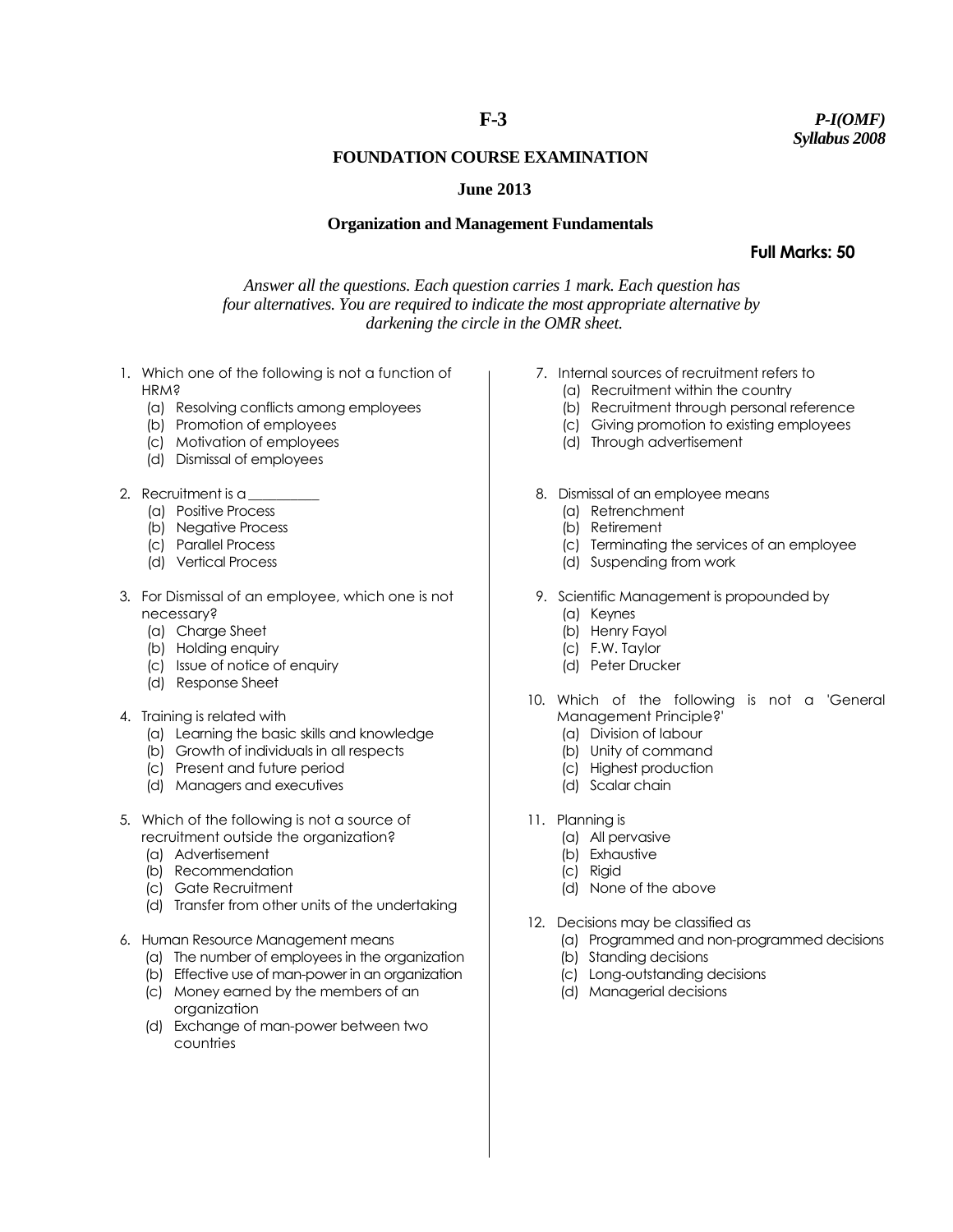### F-4 *P-l(OMF)*

 *Syllabus 2008*

- 13. Which one of the following is not part of the staffing process?
	- (a) Manpower Planning
	- (b) Determination of compensation
	- (c) Recruitment
	- (d) Selection
- 14. Application Blank means
	- (a) An application form left blank by the candidates
	- (b) Written record of the candidate's qualification etc.
	- (c) Kept in the stores of a company for future use
	- (d) Blank columns of the application to be filled by the candidate later on
- 15. Which one is not a part of the communication process?
	- (a) Encoding
	- (b) Decoding
	- (c) Formal Communication
	- (d) Feedback
- 16. The term Organization refers to:
	- (a) An ongoing business activity
	- (b) An ongoing business unit
	- (c) A static structure of responsibilities
	- (d) All of the above
- 17. Which of the following is the oldest type of Organization?
	- (a) Line Organization
	- (b) Functional Organization
	- (c) Line and Staff Organization
	- (d) Project Organization
- 18. Which one is not related to Delegation?
	- (a) Vehicle for co-ordination
	- (b) Reduction of manager's burden
	- (c) Expansion of business
	- (d) Securing secrecy
- 19. Which one does not refer to an Informal Organization?
	- (a) Interactions and human relationships
	- (b) Emerges spontaneously
	- (c) Basis of friendship
	- (d) Voting among members of the group
- 20. Responsibility
	- (a) Cannot be delegated
	- (b) Can be delegated
	- (c) Can be divided
	- (d) Cannot be divided
- 21. Neo-classical theory of organization was pioneered by
	- (a) F.W. Taylor
	- (b) Elton Mayo
	- (c) Henry Fayol
	- (d) Keith Davies
- 22. Determinants of personality is/are
	- (a) Heredity
	- (b) Brain
	- (c) Physic-features
	- (d) All of the above
- 23. Which one of the following does not form attitudes? (a) Family
	- (b) Personal experience
	- (c) Association
	- (d) Weather conditions
- 24. Errors in perception does not arise due to
	- (a) Selective perception
	- (b) Halo effect
	- (c) Stereotyping
	- (d) Testing
- 25. Which one of the following is not a behavioural science?
	- (a) Anthropology
	- (b) Sociology
	- (c) Psychology
	- (d) Physiology
- 26. CSF stands for
	- (a) Central Security Force
	- (b) Corporate Strategic Functions
	- (c) Customer Satisfaction Functions
	- (d) Critical Success Factors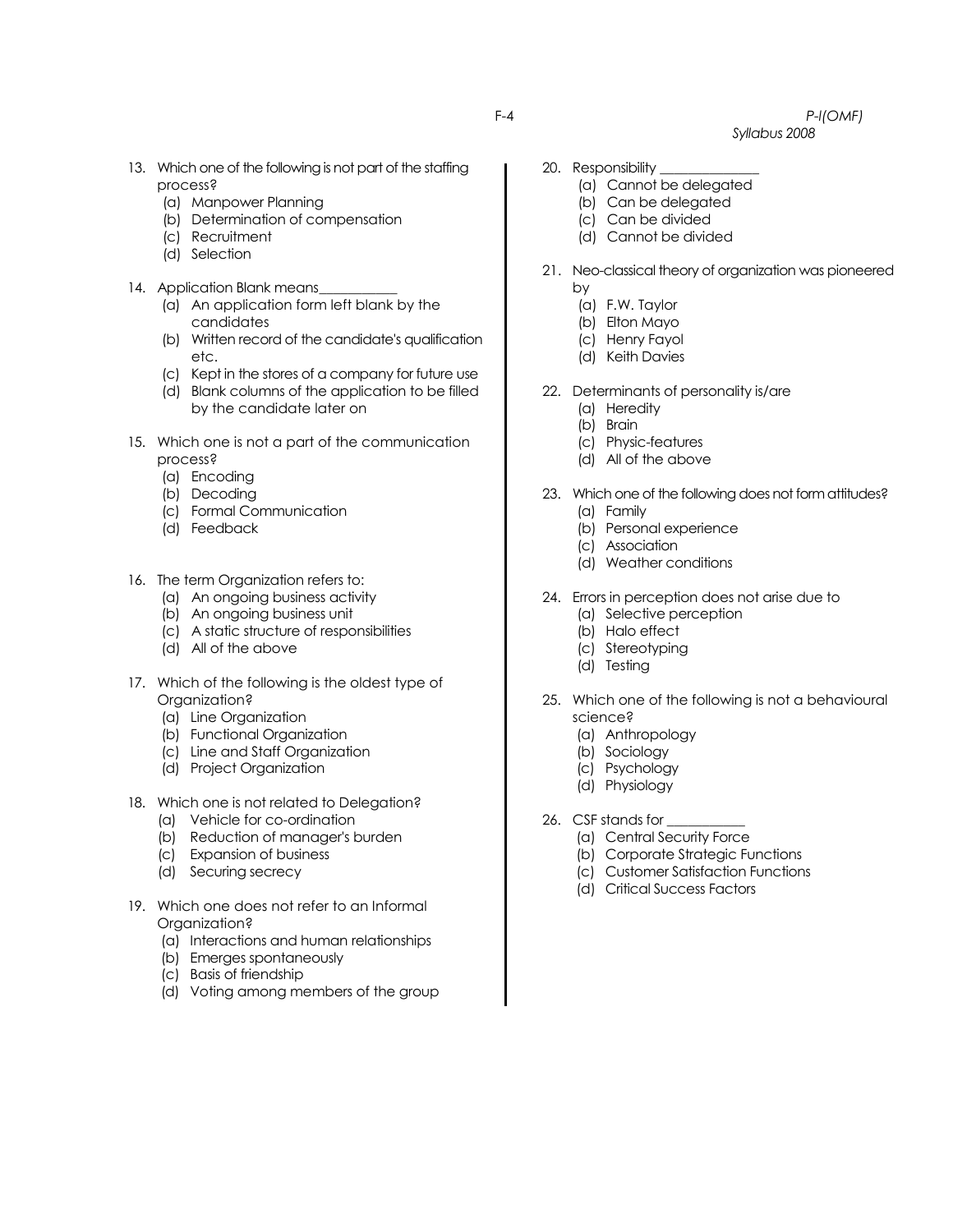F-5 *P-l(OMF) Syllabus 2008*

- 27. Which one is not a step in the implementation of Strategy?
	- (a) Understanding the problem
	- (b) Making the system work
	- (c) Developing additional machinery
	- (d) Changing Institutional Structure to eliminate the cause of conflict
- 28. Co-optation may be defined as the process of:
	- (a) absorbing new elements in the policy determining structure
	- (b) arriving at an agreement between two or more organization thru' give and take
	- (c) competing between organization for the same resources of the society
	- (d) combination of two or more organization without loosing their identities

29. \_\_\_\_\_\_\_\_\_\_\_is the first step in the Strategic Planning Process

- (a) Profits
- (b) Mission
- (c) Goals and Objectives
- (d) Targets
- 30. The set of \_\_\_\_\_\_\_\_\_\_\_\_ defines the domain of the organization
	- (a) Vision
	- (b) Objectives
	- (c) Goals
	- (d) Targets
- 31. Authority should be \_\_\_\_\_\_\_\_\_\_\_\_\_\_ responsibility
	- (a) Equal to
	- (b) More than
	- (c) Less than
	- (d) Derived from
- 32. Prof. Bernard has given four essential qualities of leadership. Which one he has not given?
	- (a) Vitality
	- (b) Decisiveness
	- (c) Power of endurance
	- (d) Emotional Stability
- 33. Which one of the following is a democratic leader?
	- (a) Participative leader
	- (b) Authoritarian leader
	- (c) Free-rein leader
	- (d) None of the above
- 34. Decentralization is not\_\_\_\_\_\_\_\_\_\_\_\_\_\_
	- (a) A Process or an act
	- (b) End-result of delegation
	- (c) Optional activity
	- (d) Philosophy of Management
- 35. Which one of the following is not a disfunctional aspect of conflict?
	- (a) Disequilibrium in organization
	- (b) Stress and tension
	- (c) Diversion of energy
	- (d) Change without notice
- 36. Reason for role conflict is
	- (a) Role ambiguity
	- (b) Organizational positions
	- (c) Personal characteristics
	- (d) All of the above
- 37. Conflict Resolution do not include
	- (a) Problem solving
	- (b) Giving more power
	- (c) Compromise
	- (d) Confrontation
- 38. Resistance to change does not include\_\_\_\_\_\_\_\_
	- (a) Fear of economic loss
	- (b) Sunk costs
	- (c) Ego-defensiveness
	- (d) Unfreezing
- 39. Changing environment and challenges before management are \_
	- (a) Economic changes
	- (b) Technological changes
	- (c) Neither of (a) and (b)
	- (d) Both (a) and (b)
- 40. There cannot be a gap of more than \_\_\_\_\_\_ months between two Board Meetings of a listed company
	- (a) 3
	- (b) 4
	- (c) 5
	- (d) 6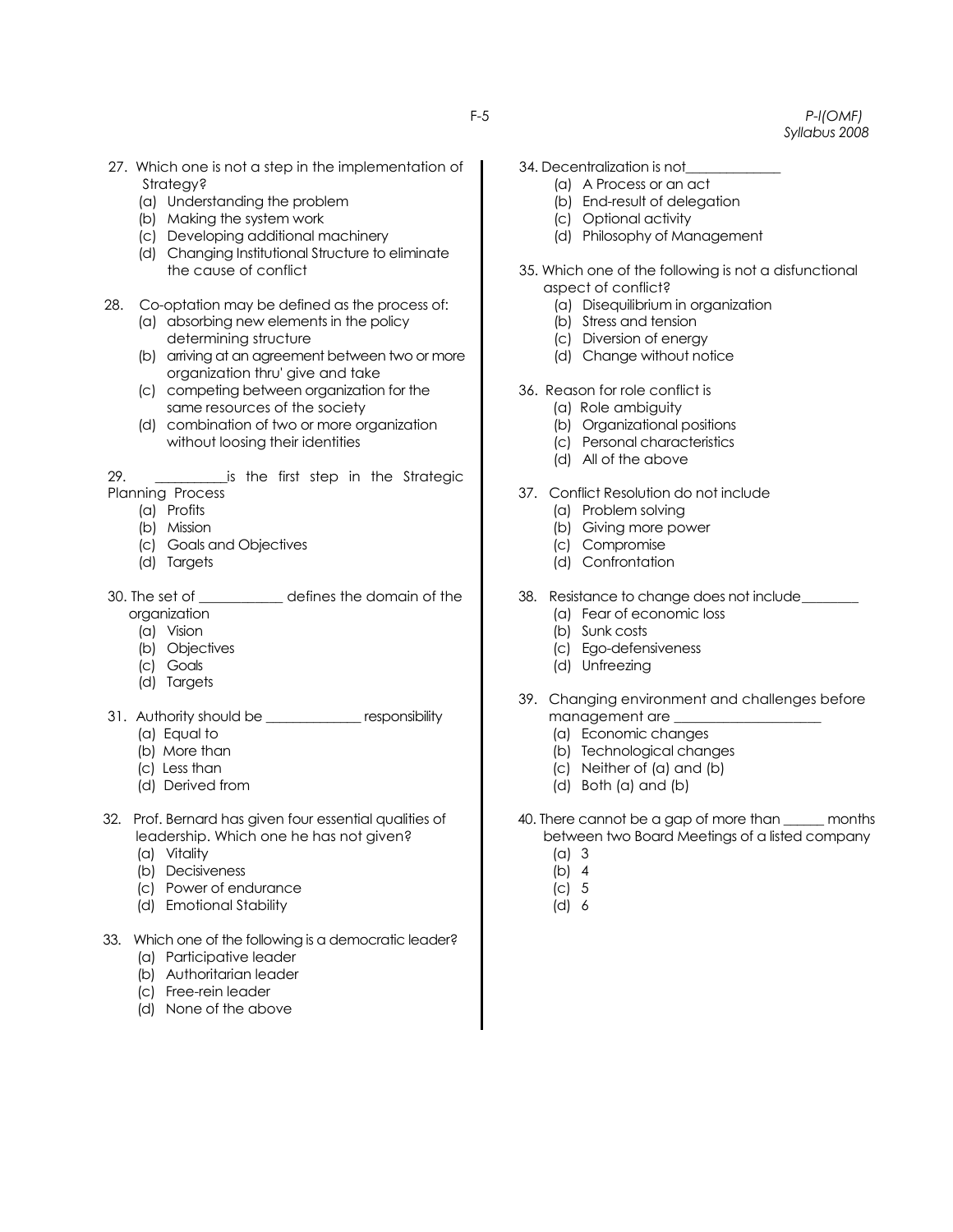- 41. Which one of the following is not the objective of a public sector enterprise?
	- (a) Generation of employment
	- (b) Planned economic development
	- (c) Compulsory payment of dividend
	- (d) Profit earning
- 42. Which of the following is the reason for resistance to change?
	- (a) Peer Pressure
	- (b) Cost of production
	- (c) Profit earned
	- (d) Market conditions
- 43. Which of the following is not the future managerial task?
	- (a) Standard of living
	- (b) Trusteeship
	- (c) Business Forecasting
	- (d) Initiative and Creativity
- 44. Public Enterprises in India are suffering from
	- (a) Low Profit Objective
	- (b) Lack of Industrial Relationship
	- (c) Lack of proper Man Power Planning
	- (d) Lack of Public Support
- 45. Disinvestment of shares is a measure of
	- (a) Privatization
	- (b) Nationalization
	- (c) Dissolution of a company
	- (d) Additional investment by Government
- F-6 *P-l(OMF)*
	- *Syllabus 2008*
	- 46. Which one of the following is not a maintenance factor as per Hertzberg's Model?
		- (a) Company policy and administration
		- (b) Technical supervision
		- (c) Salary
		- (d) Responsibility
	- 47. Which one of the following is not a motivating factor as per Hertzberg's Model?
		- (a) Achievement
		- (b) Recognition
		- (c) Work itself
		- (d) Working conditions
	- 48. Control process include
		- (a) Feedback
		- (b) Establishment of standards
		- (c) Measurement of actual performance
		- (d) All of the above
	- 49. The main purpose of conducting employment interview is
		- (a) to assess the strength and weaknesses of the candidate
		- (b) to verify the qualification of the candidate
		- (c) to give pre-recruitment training
		- (d) All of the above
	- 50. The process of Staffing Function refers to
		- (a) Payment of wages and bonus
		- (b) Man-power Planning to placement
		- (c) Organizing training programmes
		- (d) None of the above